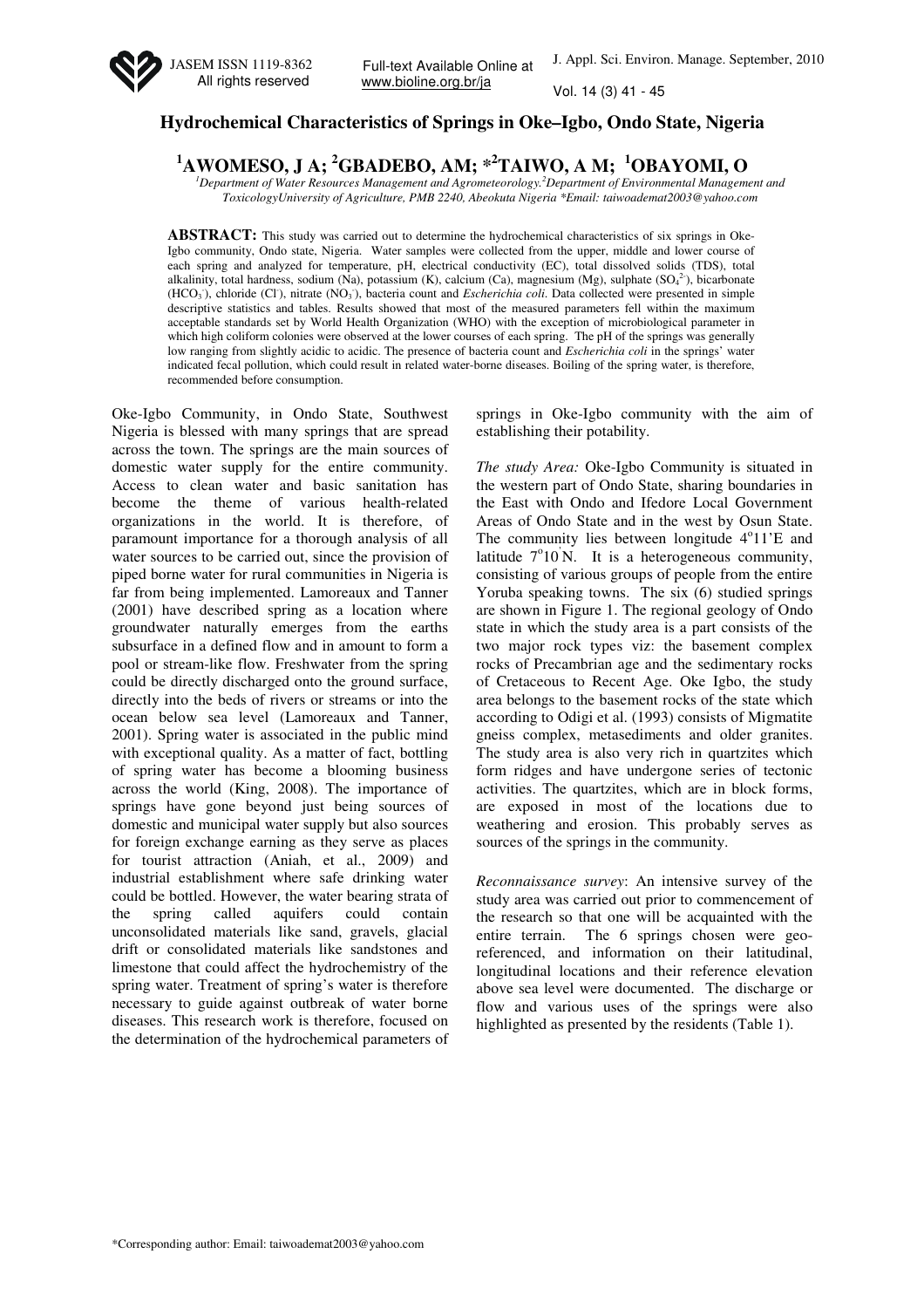

Fig 1: Map of Oke Igbo commnuity showing the six springs

| Table 1. Result of Recommaissance Suivey |                    |                   |           |           |                                                  |  |  |  |
|------------------------------------------|--------------------|-------------------|-----------|-----------|--------------------------------------------------|--|--|--|
| <b>Springs</b>                           | Longitude          | Latitude          | Elevation | Discharge | <b>Observed Uses</b>                             |  |  |  |
|                                          | (E)                | (N)               | (m)       | (L/s)     |                                                  |  |  |  |
| Maieroku                                 | $4^{\circ}43'42"$  | $7^{\circ}11'22"$ | 245       | 0.24      | Washing of cars, bikes, bathing and drinking.    |  |  |  |
| Omi Iye                                  | $4^{\circ}43'25"$  | $7^{\circ}10'33"$ | 215       | 0.20      | Washing of clothes, drinking                     |  |  |  |
| Omi Iya Isobo                            | $4^{\circ}43'15"$  | $7^{\circ}10'30"$ | 199       | 0.30      | Washing of clothes, bathing, and washing of farm |  |  |  |
|                                          |                    |                   |           |           | implements                                       |  |  |  |
| Ogiran                                   | $4^{\circ}43'15"$  | 7°9'48"           | 221       | 0.03      | Washing, bathing and drinking.                   |  |  |  |
| Ojege Amuye                              | $4^{\circ}43'30"$  | 7°9'33"           | 228       | 0.14      | Strictly for drinking and domestic purposes      |  |  |  |
| Egbatedo                                 | $4^{\circ}44'10''$ | 7°9'39"           | 225       | 0.24      | Drinking and domestic purposes                   |  |  |  |

 $T<sub>ab</sub>1<sub>c</sub>1$ :  $D<sub>con</sub>1<sub>t</sub>$  of  $D<sub>con</sub>$  propositions of

## **MATERIALS AND METHODS**

A total of six (6) springs: Majeroku, Omi Iye, Omi Iya Isobo, Ogiran, Ojege Amuye and Egbatedo were sampled and water collected with the aid of prewashed white plastic kegs (2L). Samples for metals assay were collected with pre-washed 1 L kegs and fixed immediately with 2 mL concentrated nitric acid and samples for anions determination were analyzed within seven days of collection. Water samples for microbiological parameters were collected separately with sterile McCartney bottles and analysis carried out within 24 hours. Samples were collected from each spring at upper, middle and lower courses.

Water samples were analyzed using standard procedures (APHA, 1989). The parameters determined were: temperature, pH, electrical conductivity (EC), total dissolved solids, total alkalinity, total hardness, sodium (Na), potassium (K), calcium (Ca), magnesium (Mg), sulphate  $(SO<sub>4</sub><sup>2</sup>)$ , bicarbonate  $(HCO<sub>3</sub>)$ , chloride (Cl), nitrate  $(NO<sub>3</sub>)$ , bacteria count and *Escherichia coli* (E. coli). Temperature was measured in-situ using mercury in glass thermometer; turbidity, pH, EC and TDS were measured in-situ electronically with combined pH/EC/TDS meter (Combo HI 98130, Hanna, USA).

Nitrate was also determined by salycyclate colorimetric method, hardness chloride, bicarbonate, sulphate and alkalinity were analyzed by titrimetric method. Calcium (Ca) and magnesium (Mg) were determined by atomic absorption spectrophotometry (AAS) (Buck, 200 model), sodium (Na) and potassium (K) were determined by flame photometry (Model PFP 7, Jenway, UK) after the samples were digested with 10 mL concentrated hydrochloric acid on an electric hotplate for 30 minutes. Microbial analysis was carried out by plate count method.

## **RESULTS AND DISCUSSIONS**

Results of the springs hydrochemical and microbiological parameters were shown in Table 2-4 respectively. The results ranged as follows: temperature  $(24 - 27 \degree C)$ , pH  $(4.8 - 6.8)$ , electrical conductivity (30 - 90 µS/cm), total dissolved solids  $(10 - 40 \text{ mg/L})$ , total alkalinity  $(2.0 - 8.0 \text{ mg/L})$ , total hardness  $(5.0 - 23.0 \text{ mg/L})$ , sodium  $(2.0 - 6.0 \text{ mg/L})$ , potassium (1.0 – 3.0 mg/L), calcium (0.99 – 2.84 mg/L), magnesium (1.34 – 3.65 mg/L), sulphate (21.38 – 92.30 mg/L), bicarbonate (24.40 – 73.20 mg/L), chloride (15.0 – 18.50 mg/L), nitrate (0.35 – 5.06 mg/L), bacteria count (5 col/100 mL - TNTC) and *Escherichia coli* (0 – 160 col/100 mL).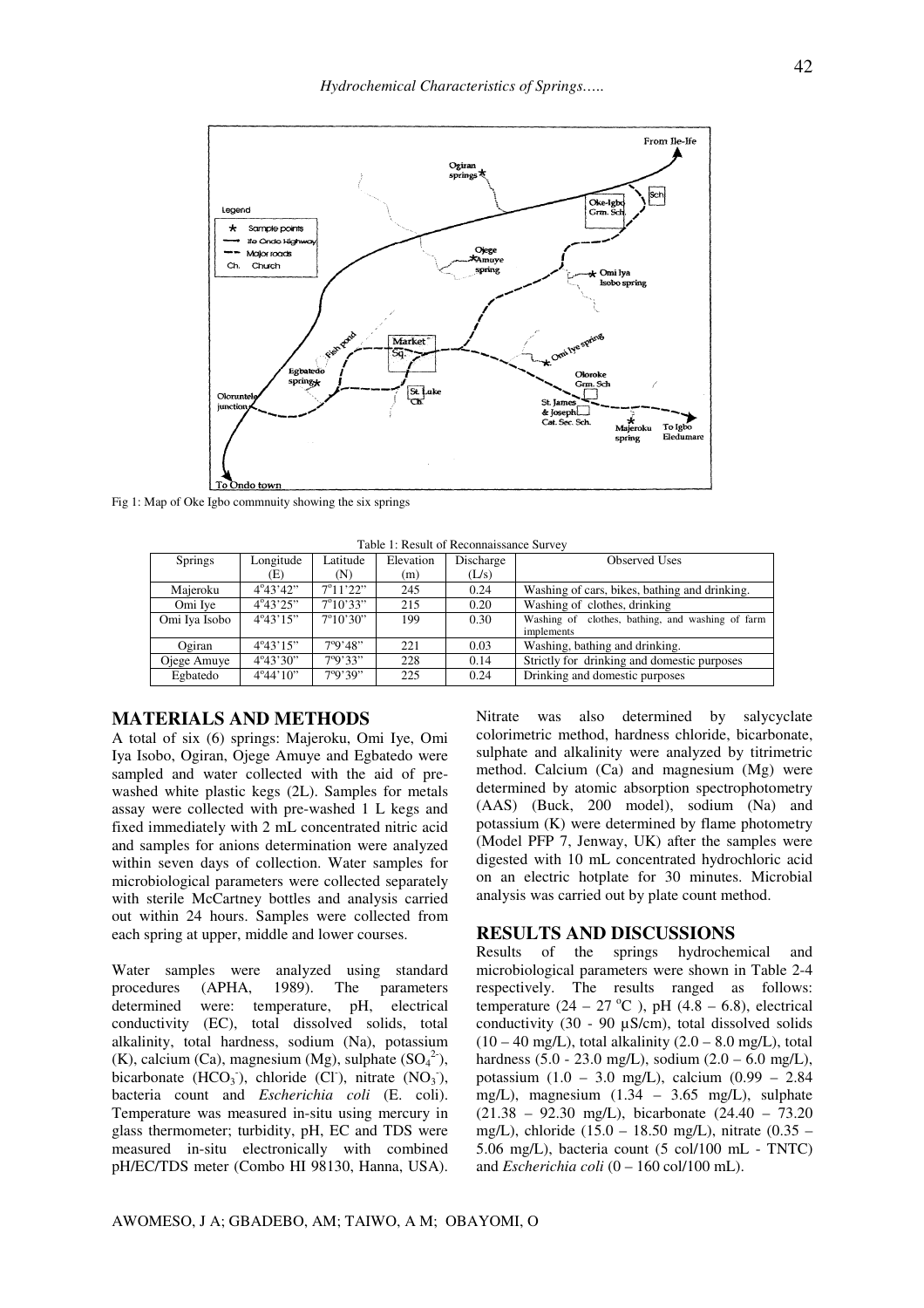JASEM ISSN 1119-8362 All rights reserved

Full-text Available Online at www.bioline.org.br/ja

J. Appl. Sci. Environ. Manage. September, 2010

Vol. 14 (3) 41 - 45

|               |        |                 |     |              |            | Table 2: Result of some Physico-chemical Parameters of the spring water samples |                  |                |
|---------------|--------|-----------------|-----|--------------|------------|---------------------------------------------------------------------------------|------------------|----------------|
| Springs       | Course | Temp.           | pH  | EC           | <b>TDS</b> | Turbidity                                                                       | Total alkalinity | Total hardness |
|               |        | $({}^{\circ}C)$ |     | $(\mu S/cm)$ | (mg/L)     | (mg/L)                                                                          | mg/L)            | (mg/L)         |
| Majeroku      | Upper  | 24              | 6.5 | 50           | 20         | 16.41                                                                           | 4.0              | 12.0           |
|               | Middle | 24              | 6.6 | 60           | 20         | 16.59                                                                           | 4.0              | 12.0           |
|               | Lower  | 24              | 6.8 | 60           | 30         | 14.71                                                                           | 6.0              | 13.0           |
| Omi Ive       | Upper  | 26              | 5.7 | 60           | 30         | 6.52                                                                            | 2.0              | 10.0           |
|               | Middle | 26              | 5.3 | 60           | 30         | 7.82                                                                            | 2.0              | 11.0           |
|               | Lower  | 26              | 5.1 | 60           | 30         | 7.22                                                                            | 8.0              | 11.0           |
| Omi Iya Isobo | Upper  | 25              | 6.5 | 60           | 30         | 5.20                                                                            | 4.0              | 5.0            |
|               | Middle | 25              | 6.2 | 50           | 20         | 6.76                                                                            | 4.0              | 7.0            |
|               | Lower  | 25              | 6.1 | 50           | 20         | 13.31                                                                           | 4.0              | 9.0            |
| Ogiran        | Upper  | 26              | 6.2 | 80           | 30         | 15.34                                                                           | 4.0              | 23.0           |
|               | Middle | 25              | 6.1 | 70           | 30         | 17.83                                                                           | 2.0              | 22.0           |
|               | Lower  | 25              | 6.2 | 70           | 20         | 19.43                                                                           | 4.0              | 12.0           |
| Ojege Amuye   | Upper  | 26              | 5.8 | 90           | 40         | 5.04                                                                            | 4.0              | 12.0           |
|               | Middle | 27              | 5.6 | 70           | 30         | 5.22                                                                            | 6.0              | 13.0           |
|               | Lower  | 27              | 5.5 | 70           | 30         | 15.23                                                                           | 2.0              | 11.0           |
| Egbatedo      | Upper  | 25              | 4.8 | 40           | 20         | 13.52                                                                           | 2.0              | 6.0            |
|               | Middle | 25              | 4.8 | 30           | 10         | 18.40                                                                           | 4.0              | 7.0            |
|               | Lower  | 25              | 5.0 | 30           | 10         | 13.74                                                                           | 6.0              | 10.0           |

Spring's temperature was optimal and suitable for drinking purposes. There is no WHO standard for temperature. However, CEC (1998) recommended an optimal temperature standard of  $25^{\circ}$ C in drinking water. High water temperature could result into thermal pollution with subsequent effect on aquatic organisms. Spring water pH was generally low ranging from slightly acid in Majeroku, Omi Iya Isobo and Ogiran springs to acidic in Omi Iye, Ojege Amuye and Egbatedo springs. With the exception of Majeroku spring, the pH of other springs fell within WHO standard in drinking water of range 6.5-8.5.

Low pH of the spring might be attributed to dissolution of carbonic acid from weathering process of the parent rocks, which the springs flow through (Zhou, 2006). Metals tend to dissolve more in low water pH. This could have health implication when deleterious heavy metals like lead and cadmium are washed into the spring via runoff. Low values of alkalinity, which ought to have served as buffer to the spring against sudden change in pH might also responsible for generally low pH especially during acid precipitation.

|          |        |        |        | Table 3: Results of Cations and Anions of the analysed spring samples |           |                              |                  |        |                 |
|----------|--------|--------|--------|-----------------------------------------------------------------------|-----------|------------------------------|------------------|--------|-----------------|
| Springs  | Course | $Na+$  | $K^+$  | $Ca^{2+}$                                                             | $Mg^{2+}$ | SO <sub>4</sub> <sup>2</sup> | HCO <sub>3</sub> | $Cl-$  | NO <sub>3</sub> |
|          |        | (mg/L) | (mg/L) | (mg/L)                                                                | (mg/L)    | (mg/L)                       | (mg/L)           | (mg/L) | (mg/L)          |
| Majeroku | Upper  | 4.0    | 3.0    | 1.86                                                                  | 1.79      | 90.33                        | 73.20            | 18.50  | 1.65            |
|          | Middle | 4.0    | 2.0    | 2.84                                                                  | 3.65      | 67.27                        | 24.40            | 18.00  | 2.66            |
|          | Lower  | 3.0    | 2.0    | 1.28                                                                  | 1.89      | 85.04                        | 48.80            | 17.00  | 0.35            |
| Omi Iye  | Upper  | 4.0    | 1.0    | 0.99                                                                  | 1.43      | 80.73                        | 24.40            | 18.50  | 3.21            |
|          | Middle | 4.0    | 1.0    | 1.01                                                                  | 1.53      | 21.38                        | 24.40            | 18.00  | 2.86            |
|          | Lower  | 4.0    | 1.0    | 1.97                                                                  | 2.78      | 88.41                        | 48.80            | 15.00  | 3.51            |
| Omi Iya  | Upper  | 4.0    | 1.0    | 1.66                                                                  | 1.71      | 90.33                        | 48.80            | 15.50  | 3.56            |
| Isobo    | Middle | 3.0    | 1.0    | 1.15                                                                  | 1.65      | 92.30                        | 48.80            | 17.50  | 3.26            |
|          | Lower  | 6.0    | 1.0    | 1.80                                                                  | 2.08      | 90.30                        | 24.40            | 17.50  | 3.01            |
| Ogiran   | Upper  | 3.0    | 1.0    | 1.34                                                                  | 1.70      | 49.01                        | 48.80            | 15.00  | 5.06            |
|          | Middle | 2.0    | 2.0    | 2.10                                                                  | 1.95      | 79.28                        | 48.80            | 15.50  | 3.21            |
|          | Lower  | 3.0    | 1.0    | 1.99                                                                  | 1.87      | 86.01                        | 48.80            | 16.50  | 3.31            |
| Ojege    | Upper  | 5.0    | 1.0    | 1.31                                                                  | 1.56      | 88.41                        | 73.20            | 18.00  | 2.71            |
| Amuye    | Middle | 5.0    | 2.0    | 1.74                                                                  | 1.83      | 90.81                        | 48.80            | 18.00  | 3.66            |
|          | Lower  | 5.0    | 1.0    | 1.49                                                                  | 1.34      | 78.80                        | 48.80            | 19.50  | 3.26            |
| Egbatedo | Upper  | 4.0    | 1.0    | 2.07                                                                  | 2.16      | 79.80                        | 73.20            | 16.50  | 2.81            |
|          | Middle | 3.0    | 1.0    | 2.24                                                                  | 2.36      | 89.37                        | 24.40            | 15.50  | 2.76            |
|          | Lower  | 5.0    | 1.0    | 1.45                                                                  | 1.68      | 85.04                        | 73.20            | 15.50  | 2.71            |

Conductivity values were generally low when compared with acceptable limits for EC in natural water given by Mento (1980) as 400-1250  $\mu$ S/cm. TDS values for all the spring samples were less than 600 mg/L set by World Health Organization, WHO (2008) in drinking water. High EC and TDS values in water are indications of dissolved minerals in water. By and large, there are no health concerns for TDS and EC. TDS of the springs being less than 300 mg/L could be rated excellent according to Bruvold and Ongerth (1969). Turbidity values of the springs

were high in Majeroku, Ogiran and Egbatedo springs probably due to their relief. Water from the spring may carry particles and other substances as it flows from high altitude to low terrain. Effect of turbidity is reduced light penetration in the stream, water coloration and lowering of dissolved oxygen (Department of National Health and Welfare (Canada), 1978). Total alkalinity and hardness values were low and fell within the maximum limits of 500 mg/L (EPA, 2006). Low alkalinity observed in these studied springs may be dangerous if there's runoff of acid-containing substances or acid precipitation. The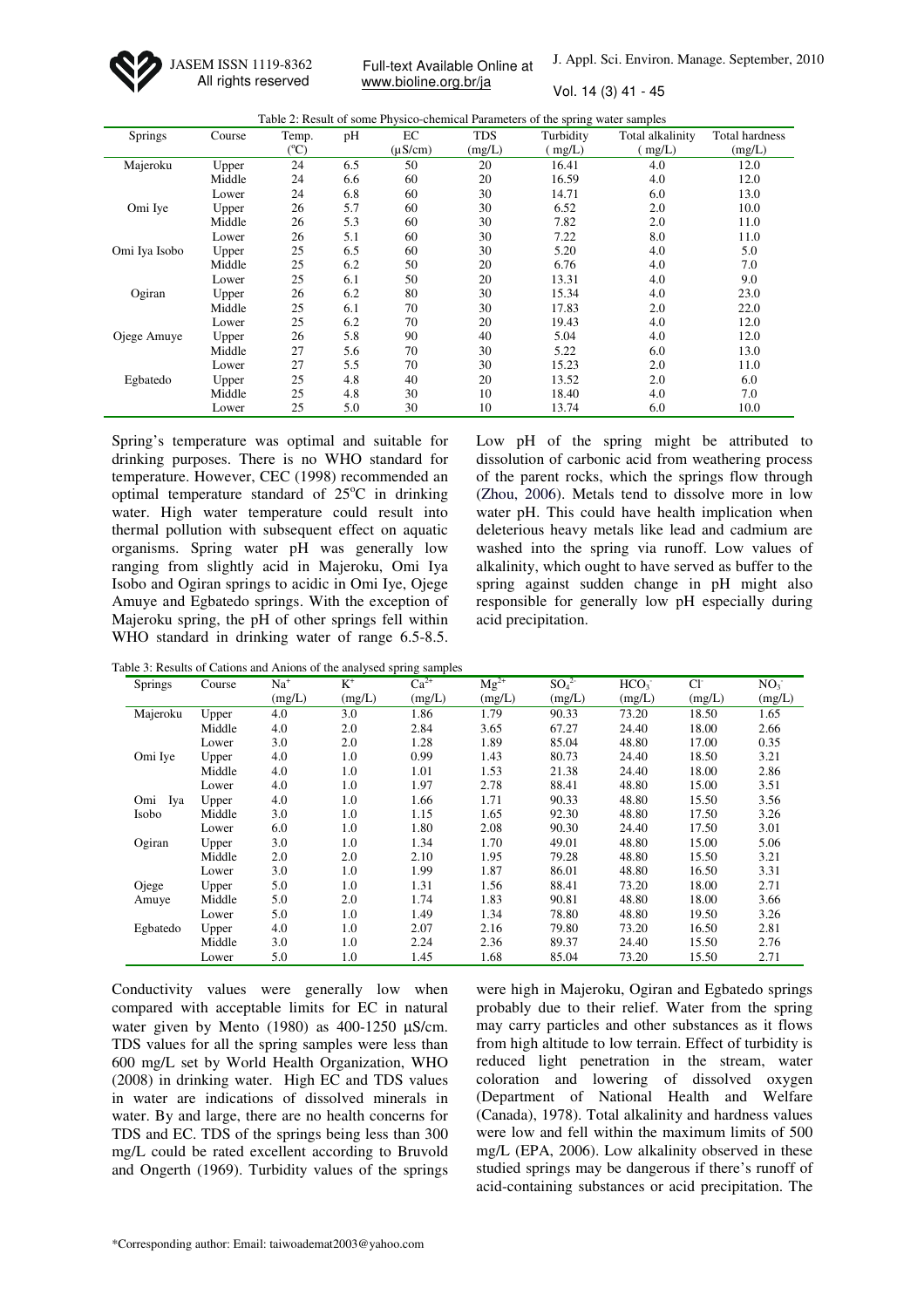whole spring will turn acidic. Low water pH could lead to corrosion (Nordberg *et al.*, 1985). Environment Canada (1977) has classified hardness in drinking water in terms of its calcium carbonate concentration as follows: soft  $(0 - 60 \text{ mg/L})$ , medium hard (60 – 120 mg/L), hard (120 – 180 mg/L and very hard (180 mg/L and above). Oke Igbo springs fell under soft hardness. This might be reasons why people prefer the spring's water for washing purposes especially the Omi Iya Isobo spring with exceptional low hardness values.

Sodium values were very low relative to the maximum acceptable limits of 200 mg/L in drinking water (WHO, 2008). There are no health-based guidelines for K in drinking water (Nkono *et al*, 1998). As a matter of fact, both elements are essential for body proper functioning. Calcium and magnesium are also essential element needed by the body metabolism. There are no health-based guidelines for both metals in drinking water by WHO or any international body. However, for aesthetics, WHO (2008) has set a Ca range of  $100 - 200$  mg/L in drinking water.

Table 4: Result of bacteriological analysis of spring samples

| Springs       | Course | Bacteria count                                   | Escherichia | coli |
|---------------|--------|--------------------------------------------------|-------------|------|
|               |        | $\left(\frac{\text{col}}{100 \text{ mL}}\right)$ | (col/100ml) |      |
| Majeroku      | Upper  | TNTC                                             | $\Omega$    |      |
|               | Middle | <b>TNTC</b>                                      | $\Omega$    |      |
|               | Lower  | <b>TNTC</b>                                      | 160         |      |
| Omi Iye       | Upper  | TNTC                                             | 20          |      |
|               | Middle | <b>TNTC</b>                                      | 160         |      |
|               | Lower  | <b>TNTC</b>                                      | 160         |      |
| Omi Iya Isobo | Upper  | <b>TNTC</b>                                      | $\Omega$    |      |
|               | Middle | TNTC                                             | 160         |      |
|               | Lower  | <b>TNTC</b>                                      | 160         |      |
| Ogiran        | Upper  | 5                                                | 160         |      |
|               | Middle | 12                                               | 160         |      |
|               | Lower  | 22                                               | 50          |      |
| Ojege Amuye   | Upper  | TNTC                                             | $\Omega$    |      |
|               | Middle | TNTC                                             | 50          |      |
|               | Lower  | TNTC                                             | 160         |      |
| Egbatedo      | Upper  | <b>TNTC</b>                                      | 20          |      |
|               | Middle | <b>TNTC</b>                                      | 50          |      |
|               | Lower  | TNTC                                             | 160         |      |

TNTC- Too Numerous To Count

Anions values especially sulphate, bicarbonate and chloride were higher than cations values. All the anions values were with international standards. The results of sulphate and bicarbonate gave an impetus of the rock types of the aquifers the springs evolved from. The water type is  $SO_4^2$  and  $HCO_3$  types. Generally, the relative abundance series for the cations and anions at the source is  $Na^+ > Mg^{2+} > K^+ >$  $Ca^{2+}$  and  $SO_4^{2-} > HCO_3$  > Cl<sup>-</sup> > NO<sub>3</sub>. The water is safe for drinking in terms of the concentrations of anions and cations without any fear of health effect. The presence of high population of bacteria colonies in almost all the sampled springs except Ojege Amuye with low colonies is a cause of concern since the springs served as sources of drinking water for Oke-Igbo community. The presence of *Escherichia coli* in the springs especially at middle and lower course indicated fecal pollution (Edberg et al., 1988 and 1994). Majeroku, Omi Iya Isobo and Ojege Amuye springs at upper course recording zero value of E. coli indicated absence of runoff of fecal materials and organic wastes from nearby dumpsites (Taiwo, 2010). The altitude of the springs may have something to do with the zero value of E .coli at upper course while the presence of these microbes might be due to runoff of fecal matters from nearby bushes and dumping sites (Orebiyi et al., 2010). Both the bacteria count and E. coli are pathogenic

organisms. Pathogens may pose a special health risk for infants, young children, and people with severely compromised immune systems (USEPA, 2002). Contact with pathogens during recreation can also result into other miscellaneous infections of the skin, eye, ear, nose, and throat (Stelma and McCabe, 1992).

*Conclusion:* Based on the hydrochemical and microbiological values obtained from the springs, the water could have been certified safe for consumption. Nevertheless, the presence of bacteria colonies and *E.coli* bacteria showed microbial contamination of the springs and hence, strongly advised against direct consumption by the people without prior treatment. For this could lead to incidence of water borne diseases. Boiling and the use of disinfectants such as chlorine may be recommended for treatment before the water from the springs is consumed. In the absence of chlorine, natural water purifier like *Moringa oleifera* may be used. Treatment using *Moringa oleifera* could remove 90 – 99 % of bacteria contained in the spring's water. However, the use of chemicals such as aluminium sulphate and chlorine may be pose health dangers to people if present in treated water at high concentration. Apart from this, chemical treatments are expensive (Fuglie, 1999).